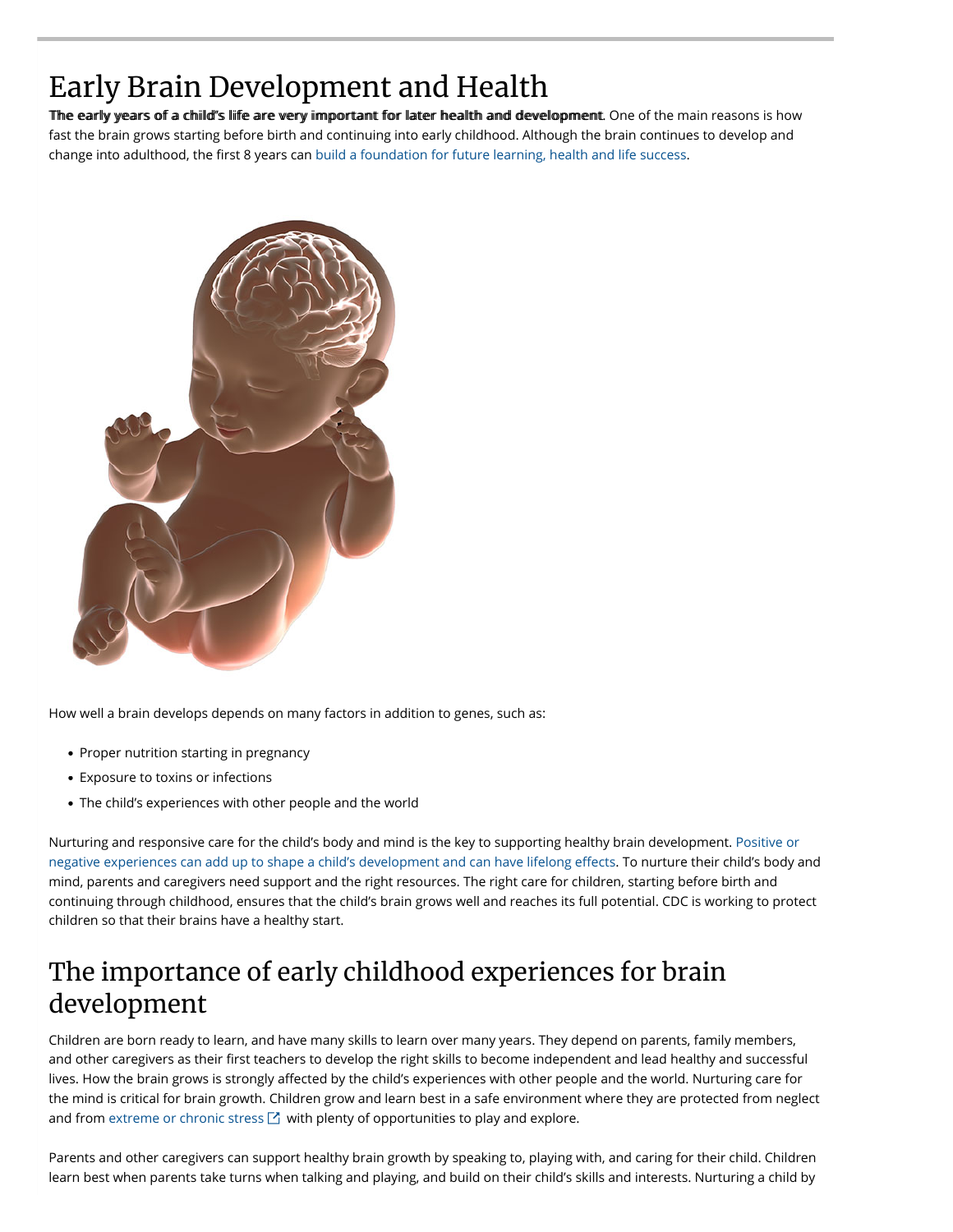understanding their needs and responding sensitively helps to protect children's brains from stress. Speaking with children and exposing them to books, stories, and songs helps strengthen children's language and communication, which puts them on a path towards learning and succeeding in school.

Exposure to stress and trauma can have long-term negative consequences for the child's brain, whereas talking, reading, and playing can stimulate brain growth. Ensuring that parents, caregivers, and early childhood care providers have the resources and skills to provide safe, stable, nurturing, and stimulating care is an important public health goal.

When children are at risk, tracking children's development and making sure they reach developmental milestones can help ensure that any problems are detected early and children can receive the intervention they may need.

Learn more about supporting early childhood experiences:

- [Tracking developmental milestones](https://www.cdc.gov/ncbddd/actearly/index.html)
- [Preventing abuse and neglect](https://www.cdc.gov/violenceprevention/childabuseandneglect/)
- [Positive parenting tips](https://www.cdc.gov/ncbddd/childdevelopment/positiveparenting/index.html)
- [Healthy childcare](https://childcare.gov/consumer-education/choosing-quality-childcare) **M**

## A healthy start for the brain

To learn and grow appropriately, a baby's brain has to be healthy and protected from diseases and other risks. Promoting the development of a healthy brain can start even before pregnancy. For example, a [healthy diet and the right nutrients](https://www.cdc.gov/preconception/women.html) like sufficient [folic acid](https://www.cdc.gov/ncbddd/folicacid/index.html) will promote a healthy pregnancy and a healthy nervous system in the growing baby. [Vaccinations can](https://www.cdc.gov/vaccines/pregnancy/pregnant-women/index.html) [protect pregnant women from infections](https://www.cdc.gov/vaccines/pregnancy/pregnant-women/index.html) that can harm the brain of the unborn baby.

During pregnancy, the brain can be affected by many types of risks, such as by infectious diseases like [Cytomegalovirus](https://www.cdc.gov/cmv/index.html) or [Zika](https://www.cdc.gov/zika/pregnancy/women-and-their-partners.html) virus, by [exposure to toxins,](https://www.cdc.gov/niosh/docs/99-104/) including from [smoking](http://www.cdc.gov/reproductivehealth/TobaccoUsePregnancy/index.htm) or [alcohol](https://www.cdc.gov/ncbddd/fasd/alcohol-use.html), or when pregnant mothers experience stress, trauma, or mental health conditions like [depression.](https://www.cdc.gov/reproductivehealth/depression/index.htm) Regular health care during pregnancy can help prevent complications, including premature birth, which can affect the baby's brain. [Newborn screening](https://www.cdc.gov/newbornscreening/) can detect conditions that are potentially dangerous to the child's brain, like [phenylketonuria \(PKU\).](https://ghr.nlm.nih.gov/condition/phenylketonuria)  $\boxdot$ 

Healthy brain growth in infancy continues to depend on the right care and nutrition. Because children's brains are still growing, they are especially vulnerable to [traumatic head injuries](https://www.cdc.gov/traumaticbraininjury/index.html), infections, or toxins, such as [lead](https://www.cdc.gov/nceh/lead/). Childhood vaccines, such as the measles vaccine, can protect children from [dangerous complications like swelling of the brain.](https://www.cdc.gov/measles/symptoms/complications.html) Ensuring that parents and caregivers have access to healthy foods and places to live and play that are [healthy and safe](https://www.cdc.gov/healthyplaces/) for their child can help them provide more nurturing care.

Learn more about the recommended care:

- [Before pregnancy](https://www.cdc.gov/preconception/overview.html)
- [During pregnancy](https://www.cdc.gov/pregnancy/during.html)
- [Around birth](https://www.cdc.gov/newbornscreening/)
- [During infancy](https://www.cdc.gov/parents/infants/index.html)
- [During early childhood](https://www.cdc.gov/parents/children/index.html)

## What does CDC do to support early brain health?

CDC is committed to supporting early brain health through evidence-based programs and partnerships within communities. Below are just a few examples of CDC programs that support early brain health:

- [Learn the Signs. Act Early](https://www.cdc.gov/ncbddd/actearly/index.html)
- [Legacy for Children](https://www.cdc.gov/ncbddd/childdevelopment/legacy.html)<sup>™</sup>
- [Early Hearing Detection and Intervention](https://www.cdc.gov/ncbddd/hearingloss/research.html)
- [Essentials for Childhood](https://www.cdc.gov/violenceprevention/childabuseandneglect/essentials.html)
- [Concussion Prevention](https://www.cdc.gov/traumaticbraininjury/prevention.html)